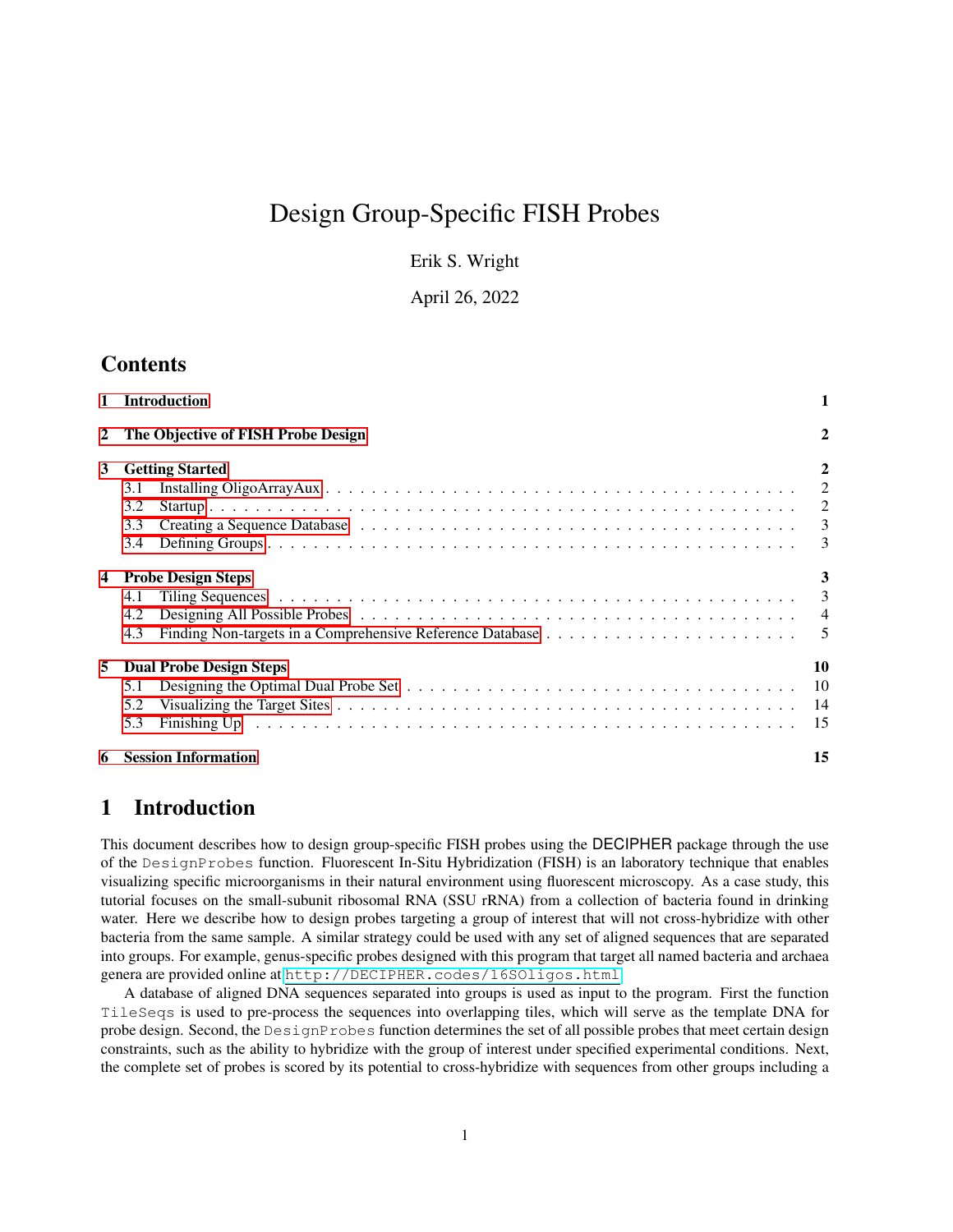comprehensive database of non-target sequences. Finally, the optimal set of dual probes is chosen that could be used in a FISH experiment to identify the microbes of interest.

### <span id="page-1-0"></span>2 The Objective of FISH Probe Design

The objective of FISH probe design is to balance sensitivity of the probe to the target group of sequences, while simultaneously maximizing specificity to prevent cross-hybridizations with other non-target groups. Here there is a fundamental trade-off, because if a probe is too weak it will not bind to its target, but if too strong it will also bind to non-targets. This balancing act is complicated by the difficulty of accurately predicting binding strength of the probe with a variety of potential target and non-target sequences. To confront this challenge, DesignProbes uses a state of the art model of probe hybridization in the presence of the denaturant formamide. This model, implemented in the function CalculateEfficiencyFISH, is used in conjunction with reasonable safety factors to minimize the need for experimental optimization.

In cases where the desired level of specificity cannot be achieved, DesignProbes predicts the degree of potential cross-hybridization with non-target groups. When a single probe is insufficient, dual probes with distinct colors can be employed to further increase specificity to the target group. DesignProbes will choose the optimal combination of dual probes that will minimize cross-hybridization overlap. During the experiment, the combination of the individual probe colors provides additional assurance of a positive identification. For example, if one probe is labeled green (e.g., fluorescein) and the other is labeled red (e.g., Cy3) then the hybridization of both probes at the same point would appear yellow.

### <span id="page-1-1"></span>3 Getting Started

### <span id="page-1-2"></span>3.1 Installing OligoArrayAux

The program OligoArrayAux (<http://www.unafold.org/Dinamelt/software/oligoarrayaux.php>) is used to predict hybridization efficiency and must be installed in a location accessible by the system. For example, the following code should print the installed OligoArrayAux version when executed from the *R* console:

```
> system("hybrid-min -V")
```

```
hybrid-min (OligoArrayAux) 3.8
By Nicholas R. Markham and Michael Zuker
Copyright (C) 2006
Rensselaer Polytechnic Institute
Troy, NY 12810-3590 USA
```
### <span id="page-1-3"></span>3.2 Startup

To get started we need to load the DECIPHER package, which automatically loads several other required packages.

```
> library(DECIPHER)
```
Help for the DesignProbes function can be accessed through:

> ? DesignProbes

If DECIPHER is installed on your system, the code in each example can be obtained via:

```
> browseVignettes("DECIPHER")
```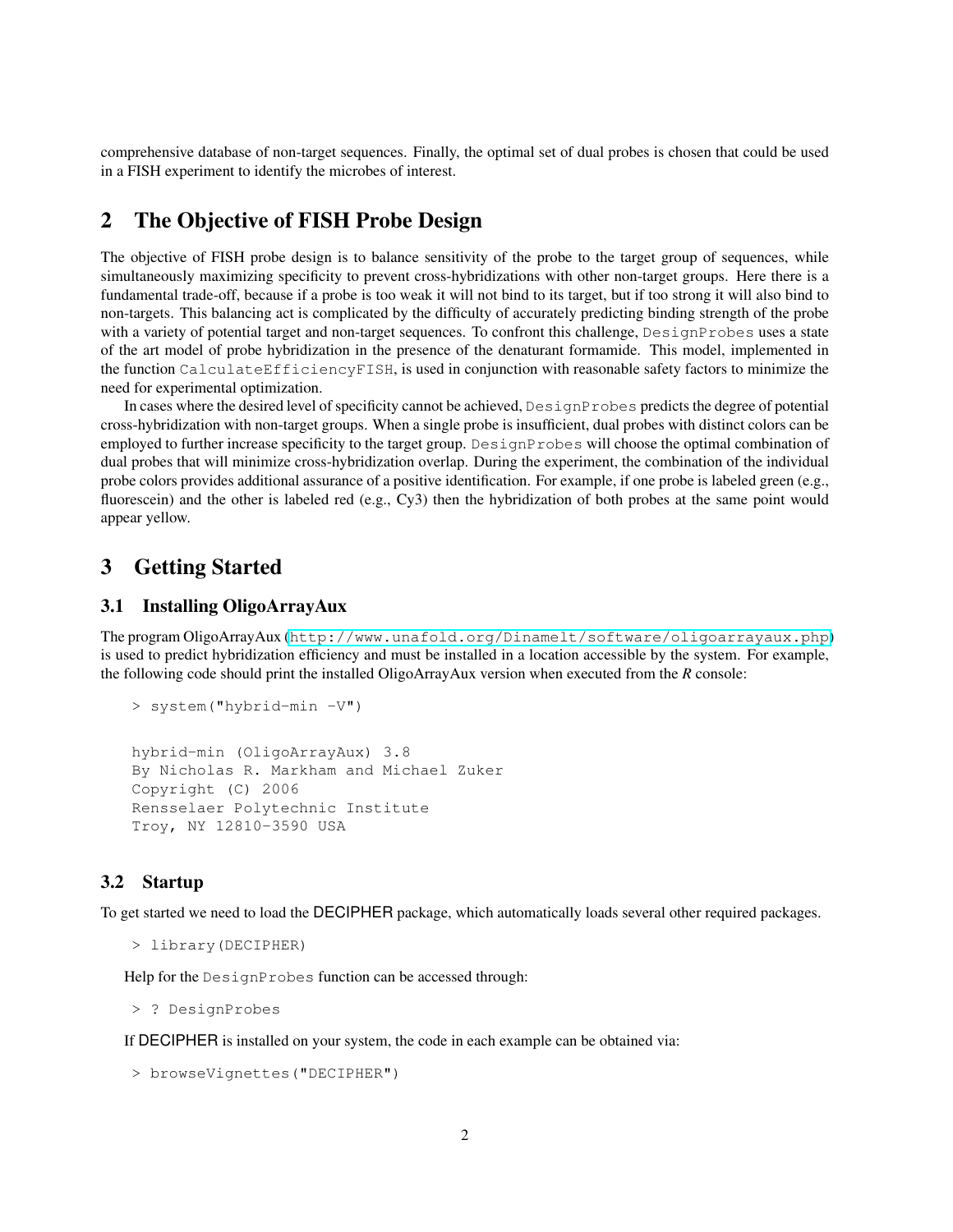### <span id="page-2-0"></span>3.3 Creating a Sequence Database

We begin with a set of aligned 16S sequences representing a variety of bacteria collected from drinking water samples. We wish to design probes targeting only the genus *Sphingopyxis*, which is a common organism detected in drinking water distribution systems. This example uses a GenBank sequence file included as part of the DECIPHER package, but you could follow along with your own GenBank, FASTA, or FASTQ file of aligned sequences. Be sure to change the path names to those on your system by replacing all of the text inside quotes labeled " $\lt$  path to ... $\gt$ " with the actual path on your system.

```
> # specify the path to your sequence file:
> gb <- "<<path to GenBank file>>"
> # OR find the example sequence file used in this tutorial:
> gb <- system.file("extdata", "Bacteria_175seqs.gen", package="DECIPHER")
```
Next, there are two options for importing the sequences into a database: either save a database file or maintain the database in memory. Here we will build the database in memory because it is a small set of sequences and we do not intend to use the database later:

```
> # specify a path for where to write the sequence database
> dbConn <- "<<path to write sequence database>>"
> # OR create the sequence database in memory
> dbConn <- dbConnect(SQLite(), ":memory:")
> Seqs2DB(gb, "GenBank", dbConn, "Bacteria")
Reading GenBank file chunk 1
175 total sequences in table Seqs.
Time difference of 0.07 secs
```
### <span id="page-2-1"></span>3.4 Defining Groups

At this point we need to define groups of related sequences in the database we just created. In this case we wish to define phylogenetic groups based on the taxonomic information included in the original GenBank file. The advantage of using a GenBank file is that the taxonomic information is automatically imported from the ORGANISM field into a "rank" column in the sequence database. When importing from a FASTA or FASTQ file the taxonomic information must come from another source, such as parsing the sequence identifiers or by building a tree with the function TreeLine. In the case of a GenBank file, the "rank" column can be used by the function IdentifyByRank to identify the groups at any taxonomic level (e.g., genus).

```
> ids <- IdentifyByRank(dbConn, level=Inf, add2tbl=TRUE)
Updating column: "identifier"...
Formed 72 distinct groups.
Added to table Seqs: "identifier".
Time difference of 0.03 secs
```
### <span id="page-2-2"></span>4 Probe Design Steps

#### <span id="page-2-3"></span>4.1 Tiling Sequences

We continue by creating a set of k-mers, known as "tiles", that represent the sequences in each group. Here we must make several decisions that will affect probe design in the future. The defaults are to create tiles of length 26-27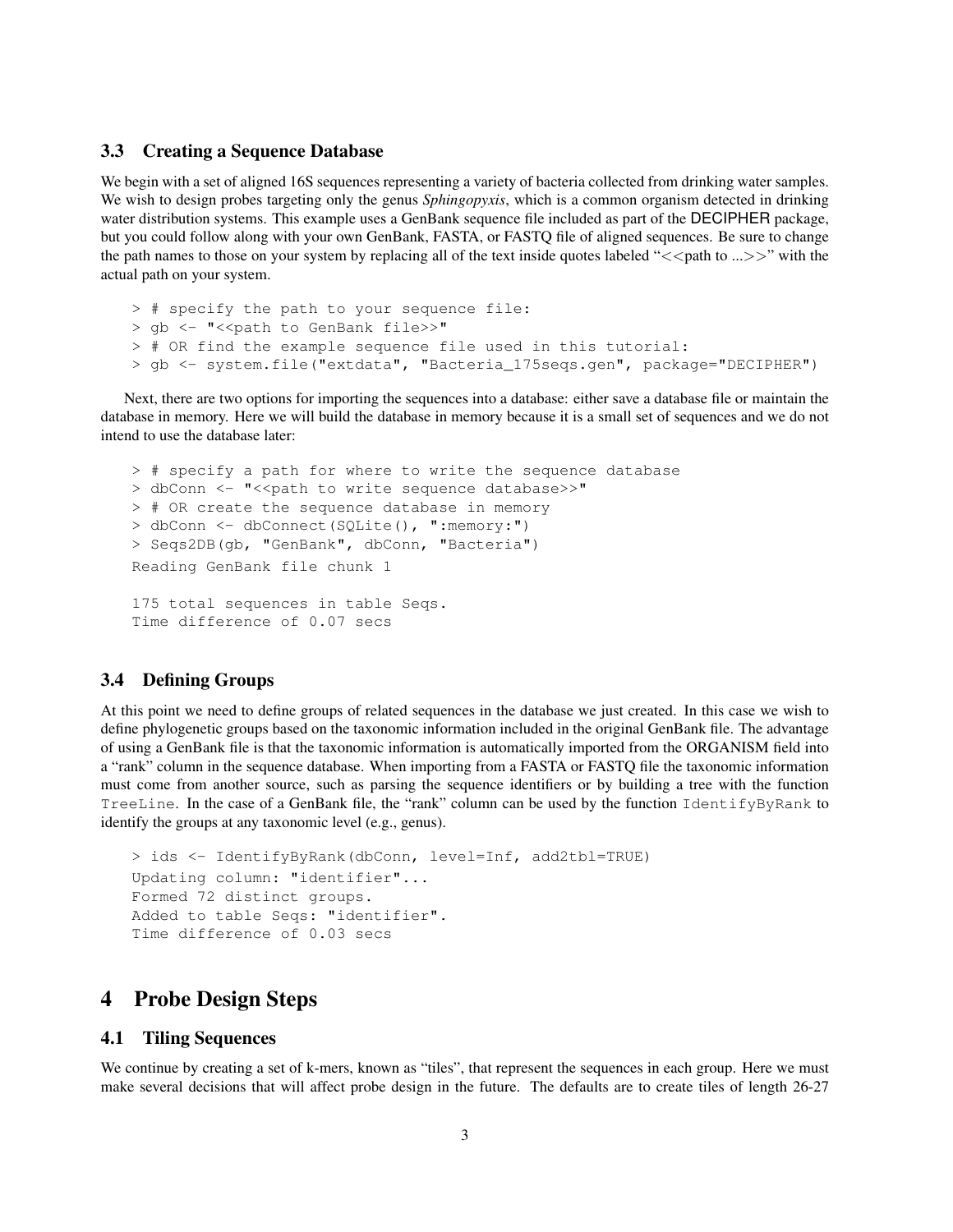nucleotides with up to 10 permutations that represent at least 90% of the permutations present in each target site. These parameters will generally fit most probe designs, but it is recommended to read the help file for the TileSeqs function to make sure that it is doing what is desired. We will save the resulting tiles back to the database as a new table named "Tiles" in case we wish to access them in the future.

```
> tiles <- TileSeqs(dbConn, add2tbl="Tiles")
  |===========================================================================| 100%
Time difference of 572.06 secs
```
#### <span id="page-3-0"></span>4.2 Designing All Possible Probes

Next we wish to design probes targeting the 5 sequences identified as belonging to the genus *Sphingopyxis*. As an example, we will begin by designing probes for every possible target site that meet certain design criteria. By default, we allow up to 4 probe permutations as long as they cover 90% of the permutations present in their target site. Note that the input parameters to DesignProbes should be carefully considered in order adequately represent the experimental conditions that will be used. For example, here we limit the target sites to those between alignment positions 120 and 1,450 because this is the region shared by most of the sequences.

```
> probes <- DesignProbes(tiles, identifier="Sphingopyxis",
         start=120, end=1450)
Sphingopyxis (678):
  |===========================================================================| 100%
```
Time difference of 250 secs

We can now examine the top-scoring probe with maximal sensitivity and specificity to the target group.

```
> o <- order(probes$score, decreasing=TRUE)
> probes[o[1],]
     identifier start start_aligned permutations
826 Sphingopyxis 859 1019 3
         score probe.1
826 -1.43876.... CCGCGATTAGGATGTCAAACGCT
                probe.2 probe.3 probe.4
826 CCGCGATCAGGATGTCAAATGCT CCGCGATCAGGATGTCAAACGCT <NA>
   efficiency.1 efficiency.2 efficiency.3 efficiency.4
826 0.5014489 0.5506237 0.6315190 NA
      FAm.1 FAm.2 FAm.3 FAm.4 coverage.1
826 35.04488 36.57339 39.17166 NA 0.4
   coverage.2 coverage.3 coverage.4
826 0.2 0.4 NA
mismatches
826 unclassified_Sphingomonadaceae (63.2%,0.00kcal/mol,
4.1%;CCGCGATCAGGATGTCAAACGCT/AGCGTTTGACATCCTGATCGCGG)
unclassified_Sphingomonadales (9.1%,6.20kcal/mol,
-17.8%;CCGCGATCAGGATGTCAAATGCT/AGCTTTTGACATCCCGGTCGCGG)
```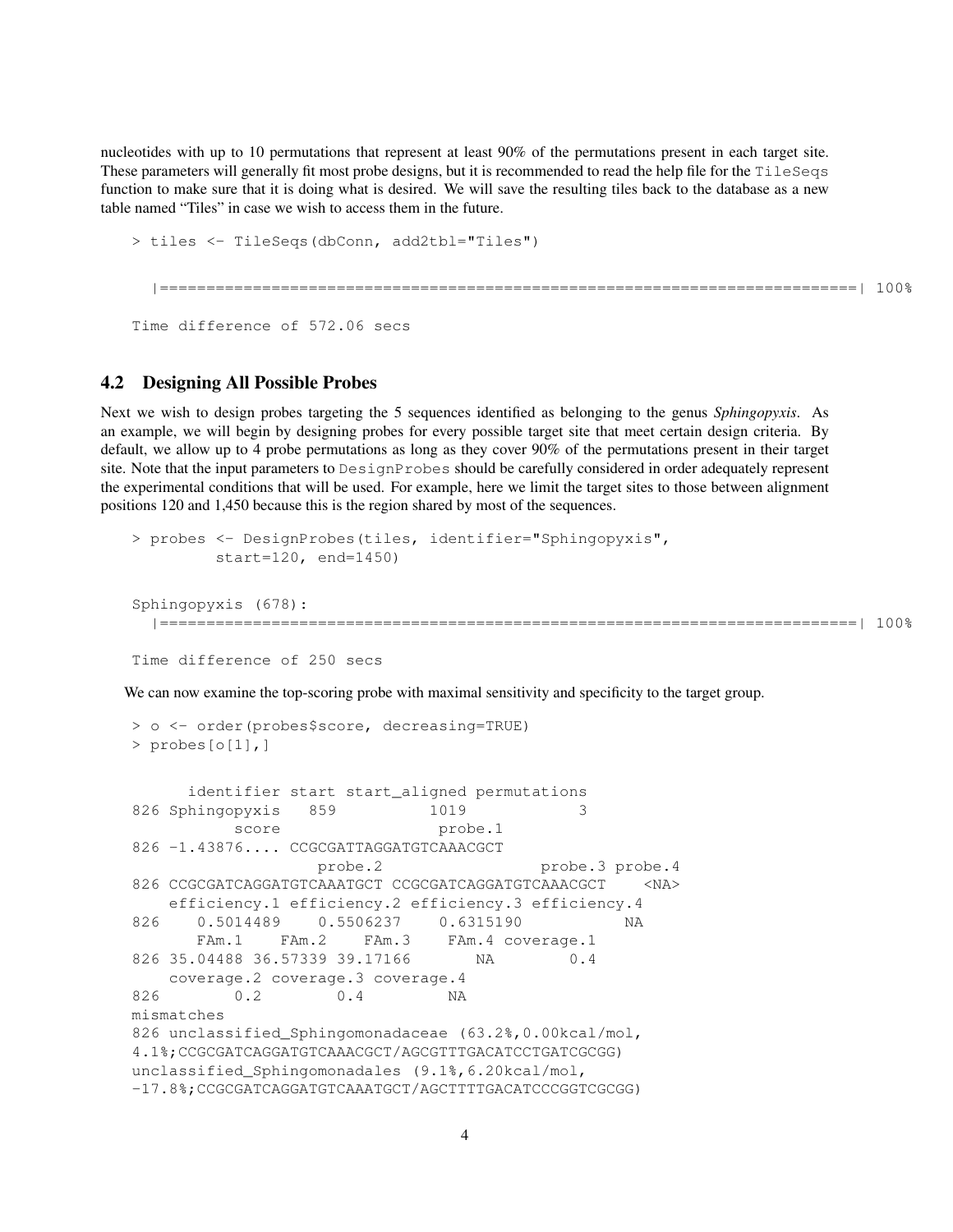The best probe out of 678 candidate target sites has three permutations, with formamide melt points (FAm) between 35% and 39% [FA] (v/v). These three permutations can be represented with a single consensus probe:

```
> ConsensusSequence(DNAStringSet(probes[o[1], "probe"][1:3]))
```

```
A DNAStringSet instance of length 1
   width seq
[1] 23 CCGCGATYAGGATGTCAAAYGCT
```
Based on the column *mismatches*, this probe has two predicted cross-hybridizations with other groups in the sequence set. These groups, unclassified Sphingomonadaceae and unclassified Sphingomonadales, are predicted to have 63.2% and 9.1% hybridization efficiency at equilibrium in the hybridization buffer with 35% [FA] (v/v). The first non-target has exactly the same Gibb's free energy because it is a perfect match to the probe. Note that its formamide melt point (FAm) is 4.1% greater than the probe permutation with the lowest melt point, which is the limiting factor in the experiment. The second probe has 6.2 kcal/mol greater Gibb's free energy and a formamide melt point 17.8% [FA] less than the probe with the target. We can examine the predicted melt curve of the probes with the target and non-target:

```
> FA_range <- 0:70 # [FA] (%, v/v)
> probe <- probes$probe[o[1], 1:3]
> targets <- reverseComplement(DNAStringSet(probe))
> f <- function(FA)
         CalculateEfficiencyFISH(probe, targets,
                 temp=46, P=250e-9, ions=1, FA)[, "HybEff"]
> efficiency <- matrix(unlist(lapply(FA_range, f)), ncol=3, byrow=TRUE)
> matplot(FA_range, efficiency, ylim=c(0,1), ylab="Hybridization Efficiency",
         xlab=expression(paste("[Formamide] (\frac{1}{2}, v/v)", sep="")),
         type="l", lwd=2, col="Blue", main="Formamide Curve", lty=1)
> nontargets <- DNAStringSet(c("AGCGTTTGACATCCTGATCGCGG",
         "AGCTTTTGACATCCCGGTCGCGG"))
> f <- function(FA)
         CalculateEfficiencyFISH(probe[3:2], nontargets,
                 temp=46, P=250e-9, ions=1, FA)[, "HybEff"]
> efficiency <- matrix(unlist(lapply(FA_range, f)), ncol=2, byrow=TRUE)
> matlines(FA_range, efficiency, col="Red", lwd=2, lty=3)
> abline(h=0.5, lty=2, lwd=2, col="Orange")
> abline(v=35, lty=2, lwd=2, col="Green")
> legend("topright", legend=c("Targets", "Non-Targets", "50% Efficiency",
         "Experimental [FA]"), col=c("Blue", "Red", "Orange", "Green"),
         lwd=c(2, 2, 2, 2), lty=c(1, 3, 2, 2))
```
### <span id="page-4-0"></span>4.3 Finding Non-targets in a Comprehensive Reference Database

It is now important to find potential non-targets not included in the sequence set used for design. For this purpose we can either build a new comprehensive reference database, or download one online from <http://DECIPHER.cee.wisc.edu/Download.html> The reference database must be unzipped after download. Each database includes a pre-processed set of tiles, generated in the same manner as shown above, that can be found in the table named "Tiles". Be sure to change the path names to those on your system by replacing all of the text inside quotes labeled "<<pr/>path to ...>>" with the actual path on your system.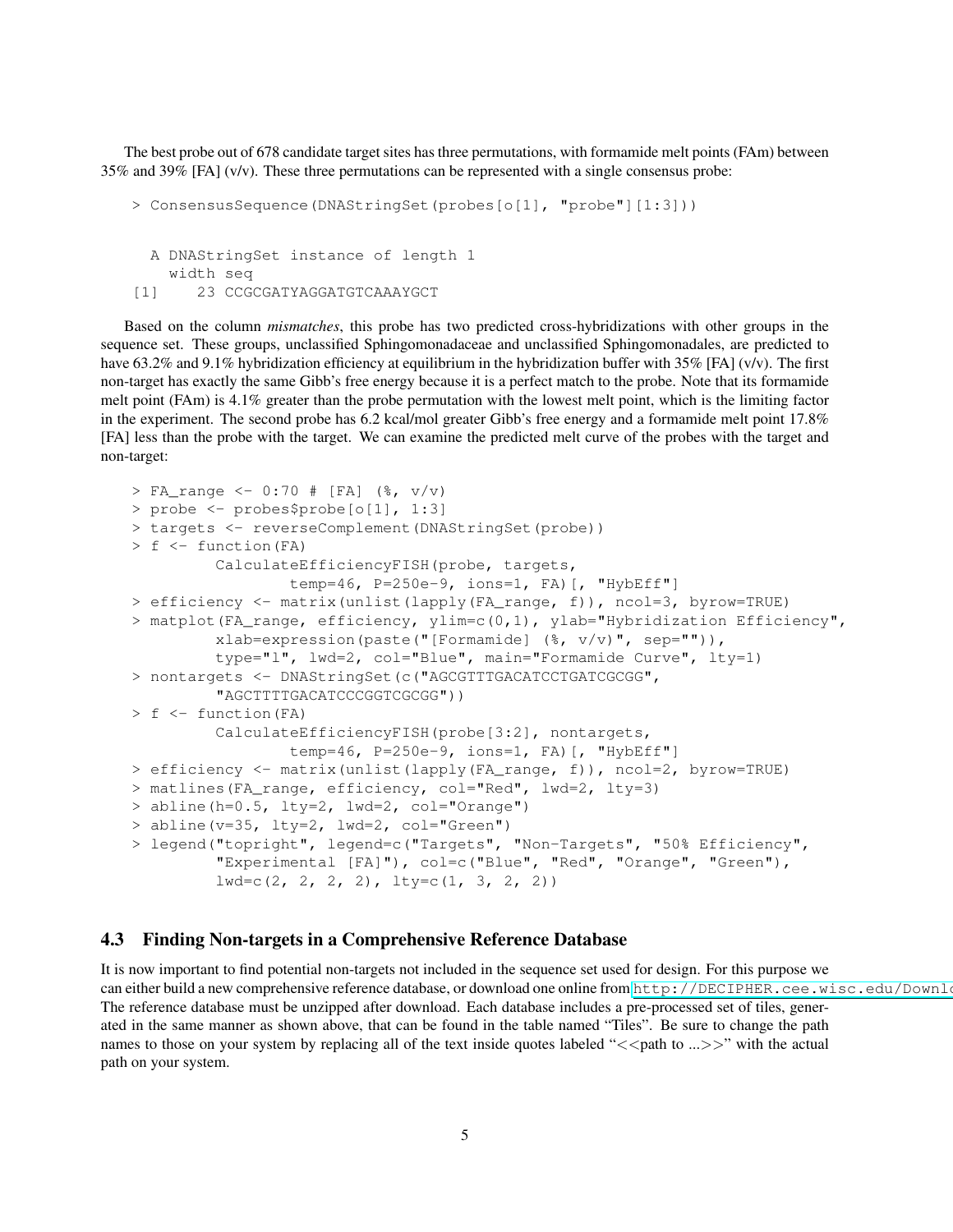

Figure 1: Formamide melt curves for the targets and non-targets

```
> dbConn ref <- dbConnect(SOLite(), "<< path to reference database>>")
> # select the most common k-mers
> ref_tiles <- dbGetQuery(dbConn_ref,
         "select \star from Tiles where groupCoverage > 0.2 and coverage > 0.01")
> dbDisconnect(dbConn_ref)
> ref_tiles$id <- paste("ref", ref_tiles$id, sep="_")
```
Next we can use these tiles to find hits in the comprehensive database of non-targets that may not have been included in the sequence set used for design. This step is unnecessary if a comprehensive sequence set was used during the design steps above. Here we used a reduced set of non-targets during design, so we must search the comprehensive reference database for other non-targets.

This step requires searching for a substantial number of probes in a very large number of non-targets. To accomplish this feat in a reasonable time we will leverage Biostrings' dictionary matching functionality. Nevertheless this step still requires several minutes to complete. Note that this process can be accelerated by eliminating the lowest scoring probes (i.e., probes  $\le -$  probes [o[1:20],]), but this should only be used in cases where the number of non-targets included in the design sequence set was sufficient to narrow down the list of potential probes to reasonable candidates.

```
> seqs <- DNAStringSet(ref_tiles$target_site)
> w <- which(!is.na(t(probes$probe)))
> probes rc <- reverseComplement(DNAStringSet(t(probes$probe)[w]))
> p <- PDict(probes_rc, tb.start=1, tb.width=5)
> hits1 <- vwhichPDict(p, seqs, max.mismatch=5)
> l <- vapply(hits1, length, integer(1))
> hits1 <- unlist(hits1, use.names=FALSE)
> names(hits1) <- rep(1:length(l), l)
> p <- PDict(probes_rc, tb.end=-1, tb.width=5)
> hits2 <- vwhichPDict(p, seqs, max.mismatch=5)
```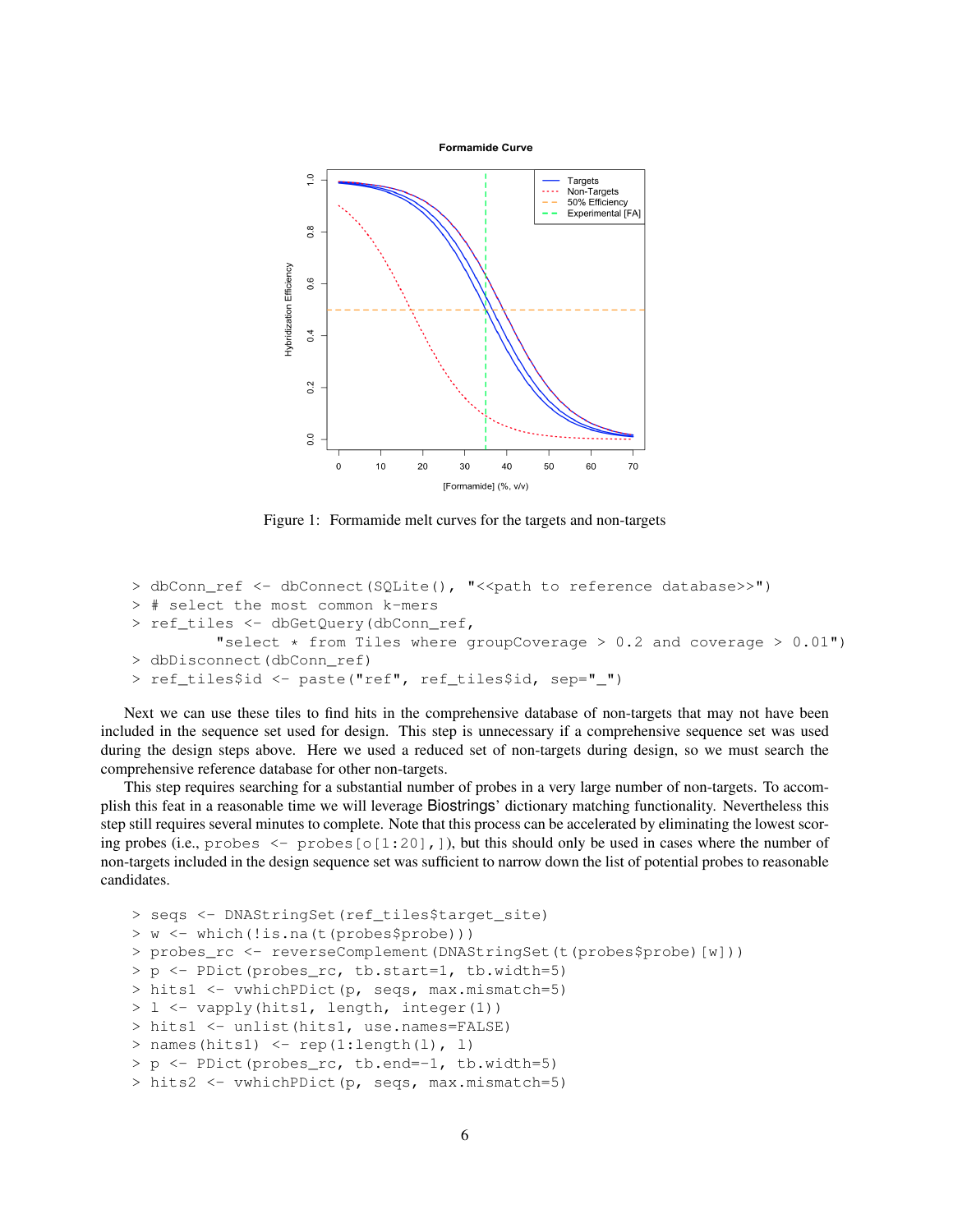```
> l <- vapply(hits2, length, integer(1))
> hits2 <- unlist(hits2, use.names=FALSE)
> names(hits2) <- rep(1:length(l), l)
> hits <- c(hits1, hits2)
```
Now we can use the thermodynamic model to predict the degree of cross-hybridization between each probe and non-target. This information is used to update the score for every probe, and is stored in the column *mismatches* alongside previous non-targets identified during design. Refer to section [3.2](#page-1-3) above for how to easily obtain the code shown below:

```
> Hyb_FA <- 35 # the default Hybridization [FA] (%; v/v)
> count <- 0L
> pBar <- txtProgressBar(style=3)
> for (i in 1:dim(probes)[1]) {
         # for each hit calculate the degree of cross-hybridization
         w <- which(!is.na(probes[i, "probe"]))
         results <- NULL
         for (j in 1:length(w)) {
                 count <- count + 1L
                 w <- which(hits==count)
                 if (length(w) > 0) {
                          ns <- as.integer(unique(names(hits[w])))
                          eff <- CalculateEfficiencyFISH(rep(probes$probe[i, j],
                                          length(ns)),
                                  ref_tiles$target_site[ns],
                                  46, # temperature
                                  250e-9, # [Probe]
                                  1, # [NA]
                                  Hyb_FA)
                          eff <- cbind(eff,
                                  data.frame(id=ref_tiles$id[ns],
                                          probe_rc=toString(probes_rc[count]),
                                          target=ref_tiles$target_site[ns],
                                          dFAm=eff[, "FAm"] - Hyb_FA,
                                          stringsAsFactors=FALSE))
                          results <- rbind(results, eff)
                 }
         }
         w \le - which (results$dFAm > -20)
         if (\text{length}(w) > 0) {
                 # only record the strongest cross-hybridization in each group
                 results <- results[w,]
                 u <- unique(results$id)
                 keep <- integer()
                 for (j in 1:length(u)) {
                          w <- which(results$id==u[j])
                          keep <- c(keep, w[which.max(results$dFAm[w])])
                  }
                 results <- results[keep,]
                 # append more non-targets to mismatches
```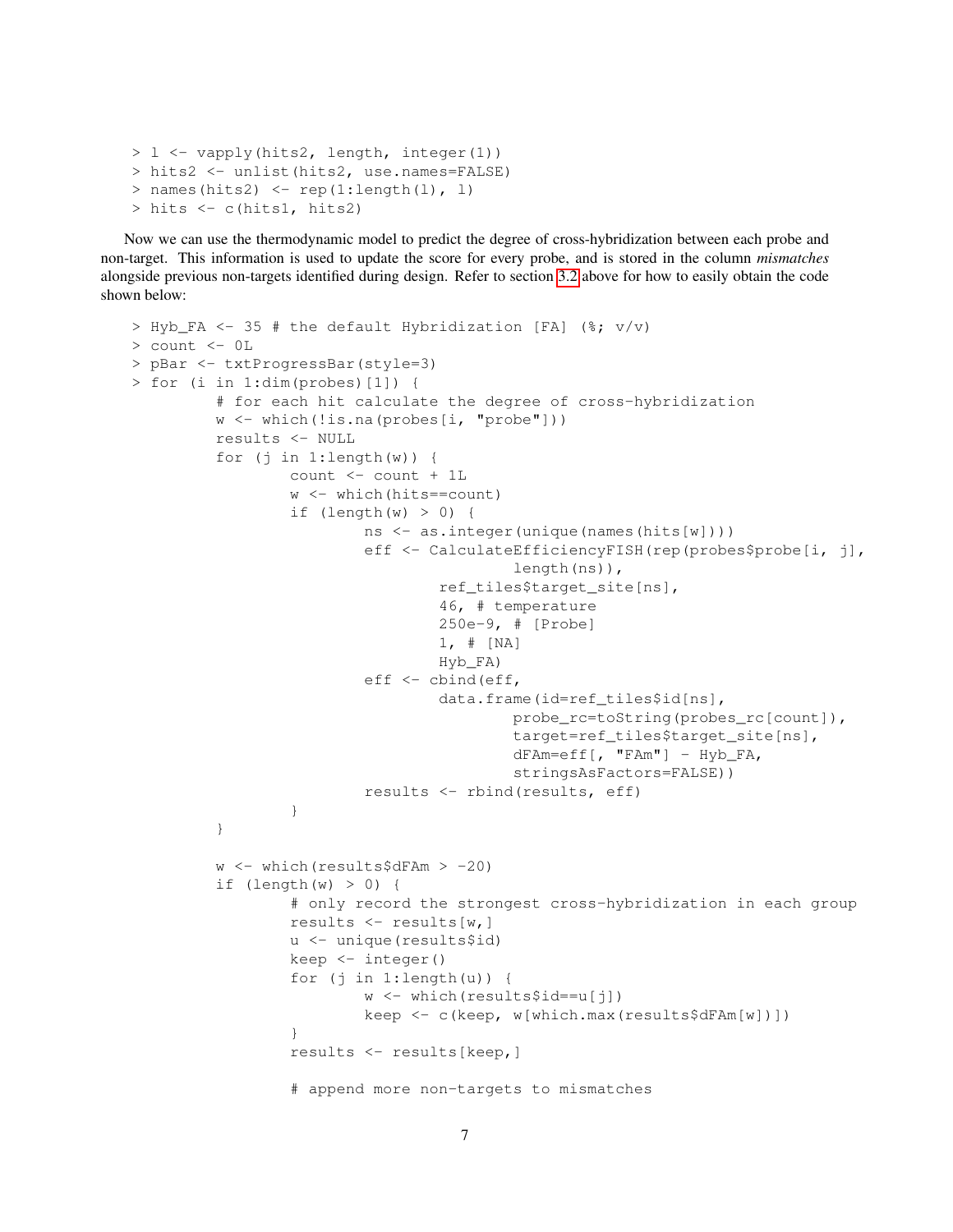```
p <- pairwiseAlignment(results$probe_rc,
                         results$target,
                         type="global-local")
                probes$mismatches[i] <- paste(probes$mismatches[i],
                        paste(results$id,
                                 " (", round(100*results$HybEff, 1), "%,",
                                 round(results$ddG1, 2), "kcal/mol,",
                                 round(results$dFAm, 1), "%;",
                                 substring(reverseComplement(DNAStringSet(pattern(p))),
                                         1L).
                                 "/", substring(subject(p), 1L), ")",
                                 sep="",
                                 collapse=" "),
                         sep="")# score = 0.2 + 1.2^{\circ}dFAmprobes$score[i] <- probes$score[i] -
                        sum(ifelse(results$dFAm < -20, 0, 0.2 +
                                 1.2^ifelse(results$dFAm > 0, 0, results$dFAm)))
        }
        setTxtProgressBar(pBar, i/dim(probes)[1])
}
```

```
|===========================================================================| 100%
```
Finally, we can examine the top scoring single probe after updating the results using the comprehensive database. The new best scoring probe targets a site over 300 nucleotides away from the original best scoring probe. The design set was missing many non-targets that were found by searching the comprehensive database. Note that the target group, *Sphingopyxis*, was present in the comprehensive database and now appears in the set of non-targets (mismatches). This has no net impact on the scores however, as all of the candidate probes are effected equally since they are all perfect match to sequences in this group.

```
> # the original best scoring probe after searching the comprehensive database
> probes[o[1],]
```
identifier start start\_aligned permutations score 826 Sphingopyxis 859 1019 3 -7.75865.... probe.1 probe.2 826 CCGCGATTAGGATGTCAAACGCT CCGCGATCAGGATGTCAAATGCT probe.3 probe.4 efficiency.1 efficiency.2 826 CCGCGATCAGGATGTCAAACGCT <NA> 0.5014489 0.5506237 efficiency.3 efficiency.4 FAm.1 FAm.2 FAm.3 FAm.4 826 0.6315190 NA 35.04488 36.57339 39.17166 NA coverage.1 coverage.2 coverage.3 coverage.4 826 0.4 0.2 0.4 NA

826 unclassified\_Sphingomonadaceae (63.2%,0.00kcal/mol,4.1%;CCGCGATCAGGATGTCAAACGCT/ AGCGTTTGACATCCTGATCGCGG) unclassified\_Sphingomonadales (9.1%,6.20kcal/ mol,-17.8%;CCGCGATCAGGATGTCAAATGCT/AGCTTTTGACATCCCGGTCGCGG) ref\_Novosphingobium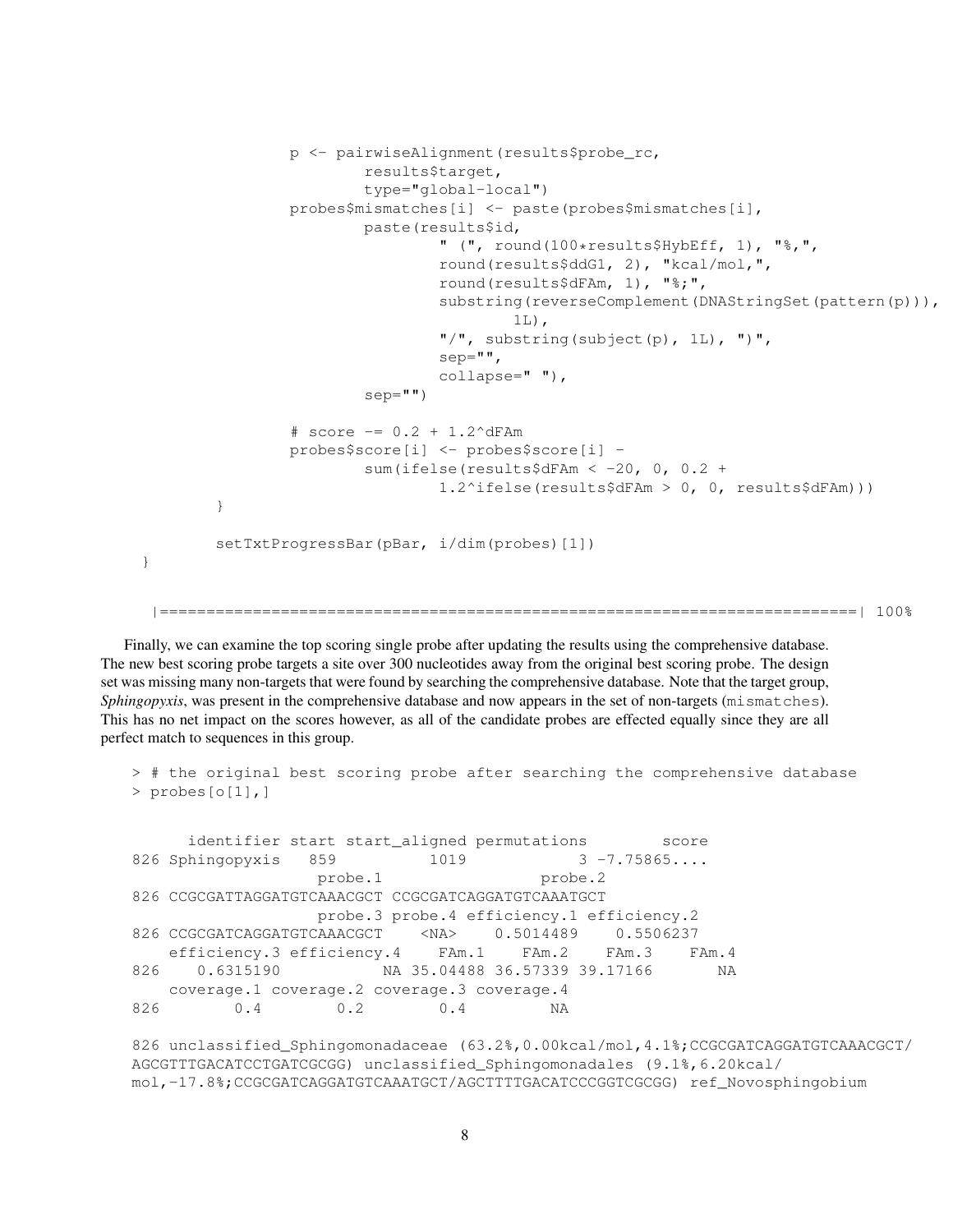```
(13.2%,4.68kcal/mol,-14.6%;CGCGATTAGGATGTCAAACGCT/AGCGTTTGACATCCTCATCGCG)
ref_Sphingopyxis (63.2%,0kcal/mol,4.2%;CCGCGATCAGGATGTCAAACGCT/
AGCGTTTGACATCCTGATCGCGG) ref_Zymomonas (63.2%,0kcal/mol,
4.2%;CCGCGATCAGGATGTCAAACGCT/AGCGTTTGACATCCTGATCGCGG) ref_Oceanicaulis (7.5%,
6.25kcal/mol,-19.5%;CCGCGATTAGGATGTCAAACGCT/TGCGCTTGACATCCCTATCGCGG)
ref_Cucumibacter (25.9%,3.11kcal/mol,-8.2%;CCGCGATCAGGATGTCAAATGCT/
AGCTCTTGACATCCTGATCGCGG) ref_Celeribacter (15%,5.64kcal/
mol,-13.5%;CCGCGATCAGGATGTCAAACGCT/AACCCTTGACATCCTGATCGCGG) ref_Jannaschia (15%,
5.64kcal/mol,-13.5%;CCGCGATCAGGATGTCAAACGCT/AACCCTTGACATCCTGATCGCGG)
ref_Maritimibacter (15%,5.64kcal/mol,-13.5%;CCGCGATCAGGATGTCAAACGCT/
AACCCTTGACATCCTGATCGCGG) ref_Pseudoruegeria (15%,5.64kcal/
mol,-13.5%;CCGCGATCAGGATGTCAAACGCT/AACCCTTGACATCCTGATCGCGG) ref_Rhodovulum (15%,
5.64kcal/mol,-13.5%;CCGCGATCAGGATGTCAAACGCT/AACCCTTGACATCCTGATCGCGG) ref_Thioclava
(15%,5.64kcal/mol,-13.5%;CCGCGATCAGGATGTCAAACGCT/AACCCTTGACATCCTGATCGCGG)
ref_Altererythrobacter (24.4%,3.31kcal/mol,-8.8%;CCGCGATCAGGATGTCAAATGCT/
AGCCTTTGACATCCTGGTCGCGG) ref_Croceicoccus (24.4%,3.31kcal/
mol,-8.8%;CCGCGATCAGGATGTCAAATGCT/AGCCTTTGACATCCTGGTCGCGG) ref_Afifella (8.7%,
6.32kcal/mol,-18.2%;CCGCGATCAGGATGTCAAATGCT/AGCTCTTGACATCCCGATCGCGG) ref_Breoghania
(8.7%,6.32kcal/mol,-18.2%;CCGCGATCAGGATGTCAAATGCT/AGCTCTTGACATCCCGATCGCGG)
> # the new best scoring probe after searching the comprehensive database
> o <- order(probes$score, -1*probes$permutations,
        rowSums(as.matrix(probes$coverage[,]), na.rm=TRUE),
        decreasing=TRUE)
> probes[o[1],]
     identifier start start_aligned permutations score
489 Sphingopyxis 522 679 2 -5.93961....
                     probe.1 probe.2 probe.3 probe.4
489 CACTGACCTCTCCAAGATTCAAGTT CACTGACCTCTCCAAGATTCTAGTT <NA> <NA>
   efficiency.1 efficiency.2 efficiency.3 efficiency.4 FAm.1
489 0.5700456 0.6445774 NA NA 37.04415
      FAm.2 FAm.3 FAm.4 coverage.1 coverage.2 coverage.3
489 39.31453 NA NA 0.8 0.2 NA
   coverage.4
489 NA
489 Porphyrobacter (12.3%,6.35kcal/mol,-16.3%;CACTGACCTCTCCAAGATTCTAGTT/
AGCTAGAATCTTGGAGAGGCGAGTG) Blastomonas (9.2%,6.36kcal/
mol,-18.6%;CACTGACCTCTCCAAGATTCAAGTT/GGCTTGAATCTTGGAGAGGCGAGTG) Novosphingobium
(54.1%,1.07kcal/mol,-0.9%;CACTGACCTCTCCAAGATTCTAGTT/AGCTAGAATCTTGGAGAGGTCAGTG)
unclassified_Sphingomonadaceae (12.3%,6.34kcal/mol,-16.3%;CACTGACCTCTCCAAGATTCTAGTT/
CGCTAGAATCTTGGAGAGGCGAGTG) Spirochaeta (12.6%,6.28kcal/
mol,-16.1%;CACTGACCTCTCCAAGATTCTAGTT/GACTAGAATCTTGGAGGGGGAGTTG) ref_Sphingopyxis
(57%,0kcal/mol,2%;CACTGACCTCTCCAAGATTCAAGTT/AACTTGAATCTTGGAGAGGTCAGTG)
ref_Croceicoccus (65.8%,-0.15kcal/mol,4.7%;CACTGACCTCTCCAAGATTCTAGTT/
GACTAGAATCTTGGAGAGGTCAGTG) ref_Novosphingobium (65.8%,-0.15kcal/mol,
4.7%;CACTGACCTCTCCAAGATTCTAGTT/GACTAGAATCTTGGAGAGGTCAGTG) ref_Truepera (14.3%,
5.91kcal/mol,-13%;CACTGACCTCTCCAAGATTCTAGTT/AACTAGACTCTTGGAGAGGTAAGTA)
```

```
9
```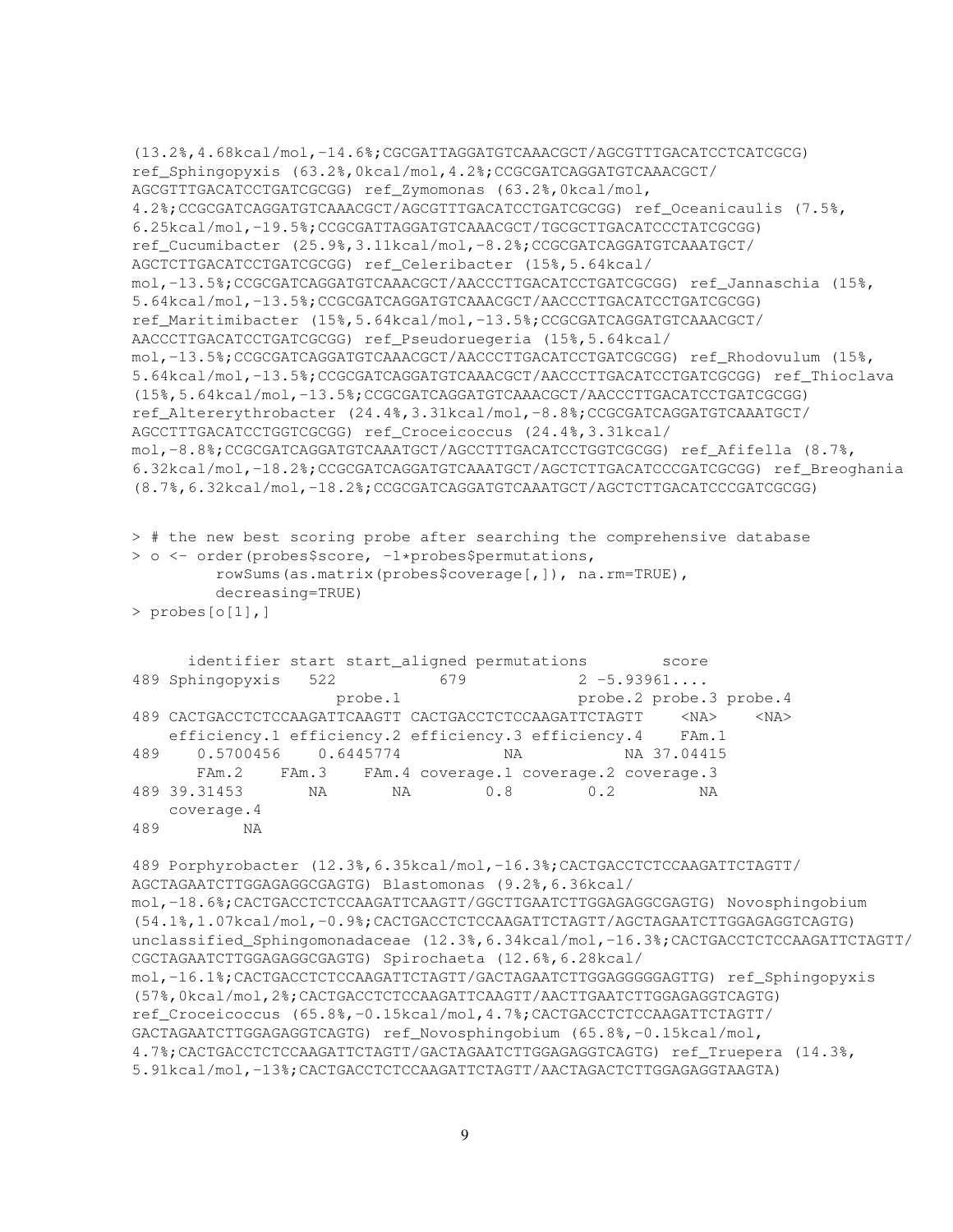### <span id="page-9-0"></span>5 Dual Probe Design Steps

### <span id="page-9-1"></span>5.1 Designing the Optimal Dual Probe Set

Since no single probe was sufficient to completely distinguish all non-targets, we can further increase specificity by using two probes in combination. There are two methods to accomplish the design of dual probes:

1. If using a comprehensive sequence set during design, then we could have simply set the parameter *numProbeSets* to a positive number from its default of zero. In doing so the DesignProbes function will search through potential combinations of two probes. The value of *numProbeSets* will determine how many dual probe sets DesignProbes will design. For example:

```
> probes <- DesignProbes(tiles, identifier="Sphingopyxis",
         start=120, end=1450,
         numProbeSets=100) # note numProbeSets > 0
Sphingopyxis (678):
  |=======================================================================| 100%
Time difference of 270 secs
> dim(probes) # now there are 100 potential probe sets
[1] 100 21
```
2. If searching through non-targets using a comprehensive reference database (as outlined in the sections above) then it is simpler to continue from where we left off above, because we already finished designing all single probes and searching for potential non-targets. In this case, all we need to do is search for the combination of two probes with the minimal mismatch overlap, as described below.

To continue, we first compute the score for using each pair of probes as a dual probe set. The new score for using two probes is based off the minimal cross-hybridization between each pair of probes and every non-target. For example, if probe #1 cross-hybridizes with a non-target, but probe #2 does not, then the non-target is not a threat when the two probes are used in conjunction because the hybridization of both probes is required for a positive identification.

```
> numProbeSets <- 100 # number of probe sets to generate
> s <- ifelse(dim(probes)[1] > numProbeSets, numProbeSets, dim(probes)[1])
> MMs <- strsplit(probes$mismatches[o[1:s]], "mol,", fixed=TRUE)
> ls <- unlist(lapply(MMs, length))
> ls <- ifelse(ls > 0, ls - 1, 0)
> index <- rep(1:length(ls), ls)
> if (length(index) > 0) {
         MMs <- strsplit(unlist(MMs), "%;", fixed=TRUE)
         MMs <- unlist(strsplit(unlist(MMs), ") ", fixed=TRUE))
         effs <- as.numeric(MMs[seq(2, length(MMs), 3)])
         MMs <- MMs[seq(1, length(MMs), 3)]
         MMs <- unlist(strsplit(MMs, " (", fixed=TRUE))
         MMs <- MMs[seq(1, length(MMs), 2)]
 }
```

```
10
```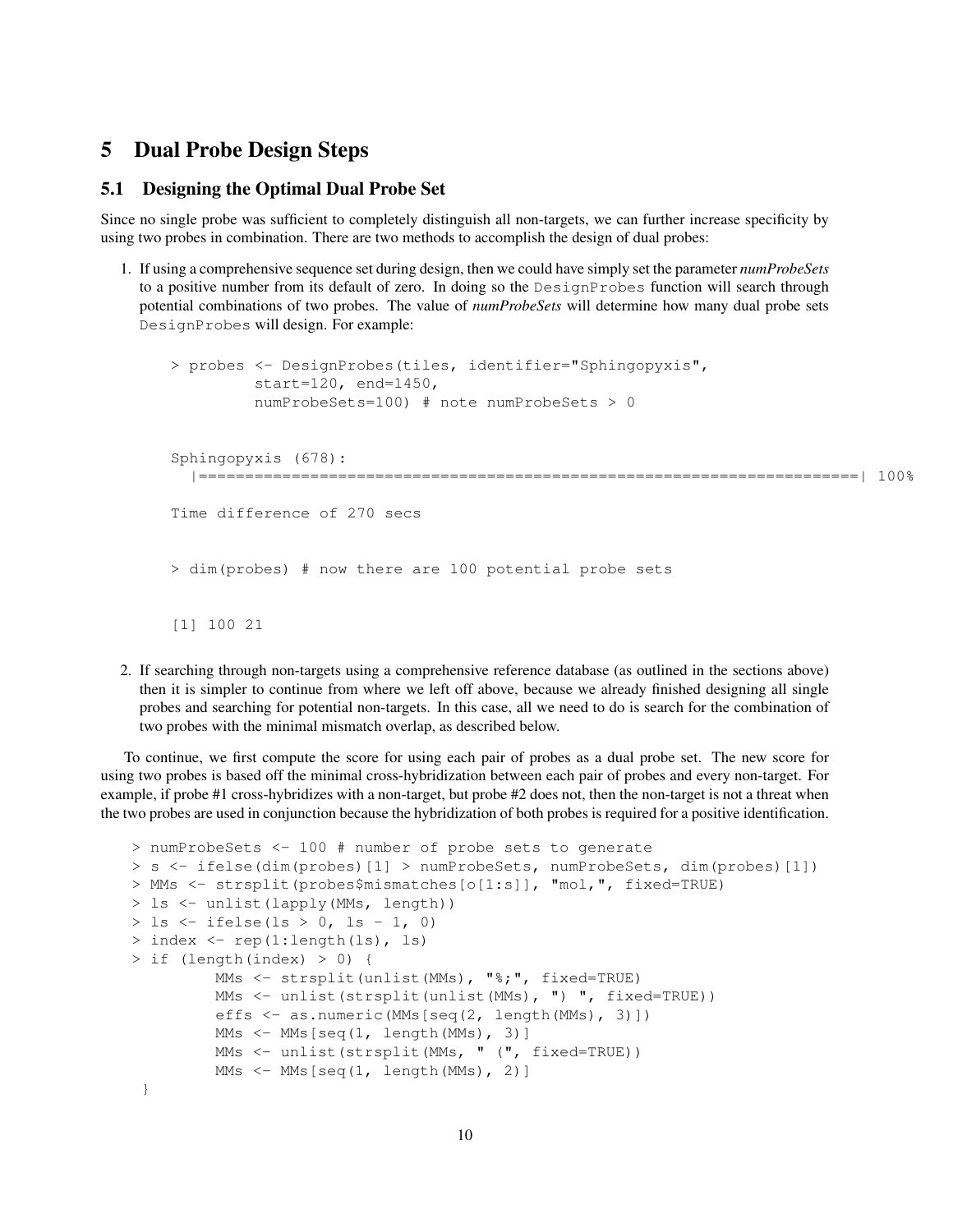```
> m <- matrix(0, nrow=s, ncol=s, dimnames=list(o[1:s], o[1:s])) # scores
> n <- matrix(0, nrow=s, ncol=s, dimnames=list(o[1:s], o[1:s])) # counts
> for (i in 1:(s - 1)) {
         w1 \leftarrow \text{which}(\text{index}==i)if (length(w1) == 0)next
          for (j in (i + 1):s) {
                  w2 <- which(index==j)
                  if (lenqth(w2) == 0)next
                  overlap_MMs <- match(MMs[w1], MMs[w2])
                  w <- which(!is.na(overlap_MMs))
                  n[i, j] <- length (w)if (lenqth(w) > 0)m[i, j] \le - \text{sum(tapply(c(effs[w1[w]], effs[w2[overlap_MMs[w]]]),rep(1:length(w), 2),function(x) return(-1.2^ifelse(min(x) > 0, 0, min(x))))
          }
 }
```
As expected, the score for using two probes in combination is significantly better than using any single probe alone. This can be seen in Figure 2, where the off-diagonal colors represent the use of two probes, and the diagonal elements represent the use of a single probe. Some combinations of two probes results in poor scores (seen in red/magenta), while others give high scores (blue/green).

```
> # plot the matrix of dual-probe scores
> m <- m + t(m) # make symmetric
> diag(m) <- probes$score[o[1:s]]
> 0 \le - order(o[1:s]) # unsort
> cols <- colorRamp(rainbow(101, start=0, end=0.35, v=0.9), bias=0.1)(0:100/100)/255
> cols \leq mapply(rgb, cols[, 1], cols[, 2], cols[, 3])
> image(m[O, O[dim(m)[2]:1]], yaxt='n', xaxt='n', col=cols,
         xlab="Probe #1 Target Site Position", ylab="Probe #2 Target Site Position")
> axis(1, seq(0, 1, 0.01), probes$start[o[1:s]][O[seq(1, s, length.out=101)]])
> axis(2, seq(1, 0, -0.01), probes$start[o[1:s]][O[seq(1, s, length.out=101)]])
```
There are many combinations of two probes that have fairly similar scores, so now the challenge becomes how to choose the best two probes. One criteria is that the first and second probe's target sites must be separated by at least 50 nucleotides to mitigate helper-oligonucleotide effects. Other criteria include the number of probe permutations required, percent coverage of the group, and individual probe's scores. Next we will take these considerations into account when choosing the top dual-probe sets.

```
> # choose the best probe sets
> d < - dimnames (m)
> p <- outer(probes$permutations[o[1:s]],
         probes$permutations[o[1:s]],
         FUN = " + " )> c <- -1*outer(rowSums(as.matrix(probes$coverage[o[1:s],]), na.rm=TRUE),
         ifelse(rep(s, s) ==1,
                  sum(probes$coverage[o[1:s],], na.rm=TRUE),
                  rowSums(as.matrix(probes$coverage[o[1:s],]), na.rm=TRUE)),
         FUN = " * "')
```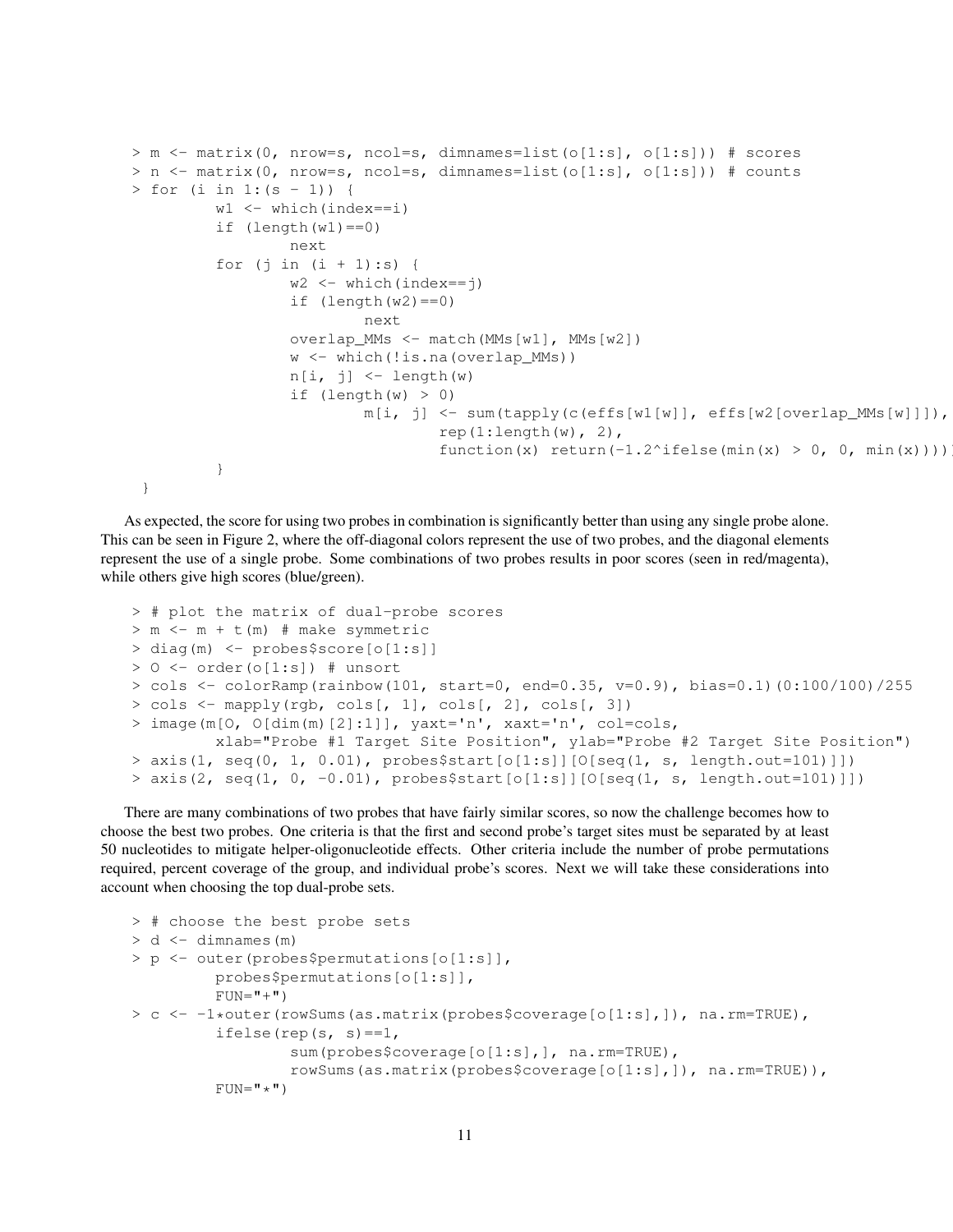Probe #2 Target Site Position



Probe #1 Target Site Position

Figure 2: The Matrix of Dual Probe Scores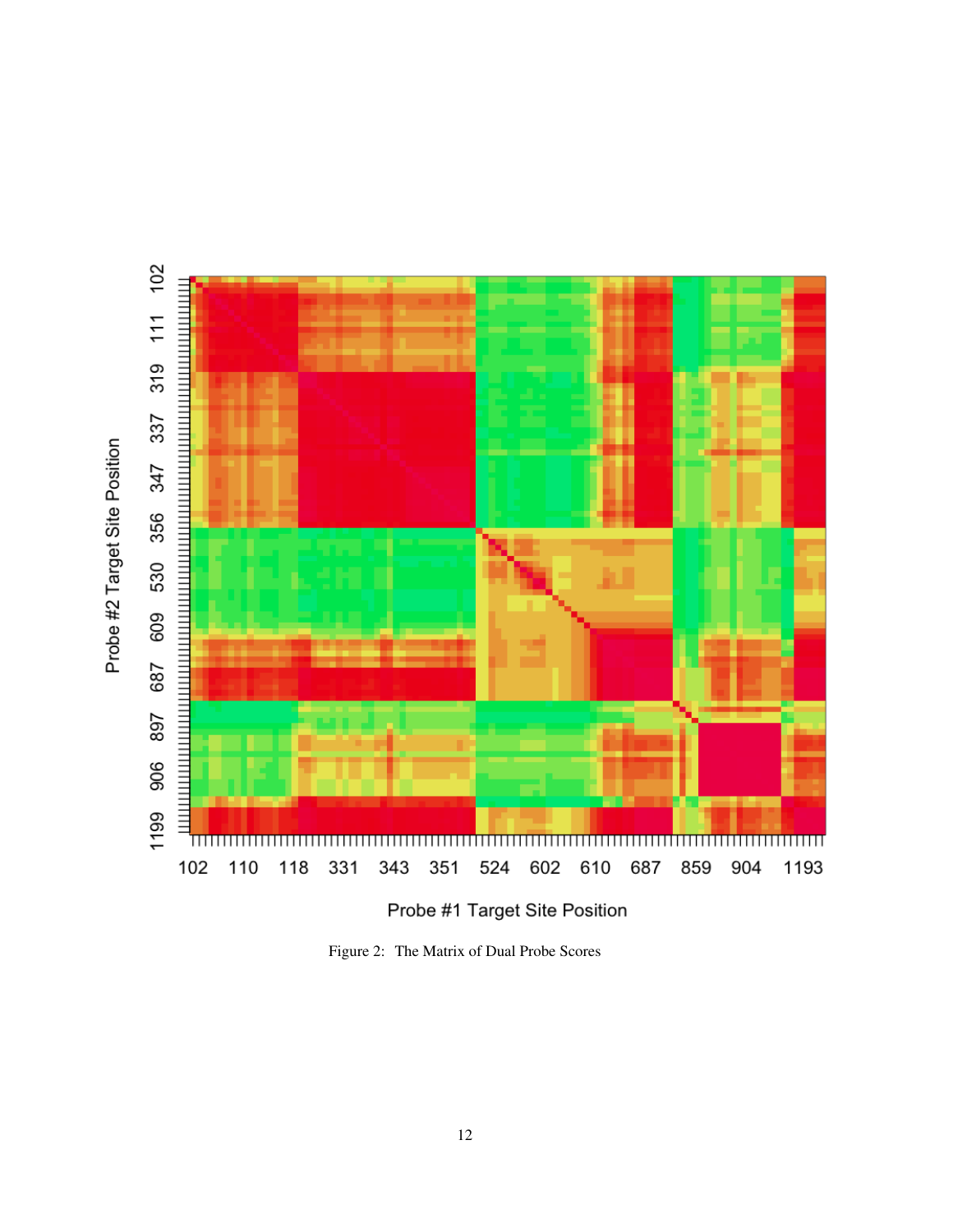```
> ss <- -1*outer(probes$score[o[1:s]],
         probes$score[o[1:s]],
         FUN = " + " )> # order probes by dual-probe score, permutations, coverage, and individual scores
> o \leq order(m + n/5, p, c, ss) # score = 0.2*n + 1.2^dFAm> j < - 0> first <- second <- integer()
> scores <- numeric()
> mismatches <- character()
> for (k in 1:numProbeSets) {
         if ((j + 1) > length(o))break
          for (j in (j + 1): length(o)) {
                  w_0 \leq c ( (o[j] - 1) 88 \dim(m) [1] + 1,(o[j] - 1) %/% dim(m) [1] + 1)
                  f \leftarrow as.numeric(d[[1]][w_0[1]])r <- as.numeric(d[[2]][w_o[2]])
                  start_F <- probes$start[f]
                  start_R <- probes$start[r]
                  if (abs(start_F - start_R) > (50 + nchar(probes$probe[f][1])))
                           break # > 50 nt separation
          }
          if (abs(start_F - start_R) > (50 + \text{nchar}(\text{probes}\,$probe[f][1]))) {
                  first \leftarrow c(first, f)
                  second \leq c(second, r)
                  scores \leq c(scores, -m[o[j]]/100)
                  w_F \leftarrow \text{which}(\text{index}==w_0[1])w_R \leftarrow \text{which}(\text{index}==w_0[2])overlap_MMs <- match(MMs[w_F], MMs[w_R])
                  w_S <- which(!is.na(overlap_MMs))
                  if (length(w_S) == 0)next
                  EFFs <- tapply(c(effs[w_F[w_S]], effs[w_R[overlap_MMs[w_S]]]),
                                    rep(1:length(w_S), 2),min)
                  # record set mismatches
                  w1 \leftarrow \text{which}(\text{EFFs} \geq -20)if (length(w1) > 0)mismatches <- c(mismatches, paste(MMs[w_F][w_S][w1],
                                    " (", formatC(EFFs[w1], digits=1, width=1, format="f"),
                                    "%)", sep="", collapse=", "))
          }
}
> pSets <- cbind(probes[first,], probes[second,])
> ns <- names(pSets)
> ns[1:10] <- paste(ns[1:10], "one", sep="_")
> ns[11:20] <- paste(ns[11:20], "two", sep="_")
> names(pSets) <- ns
```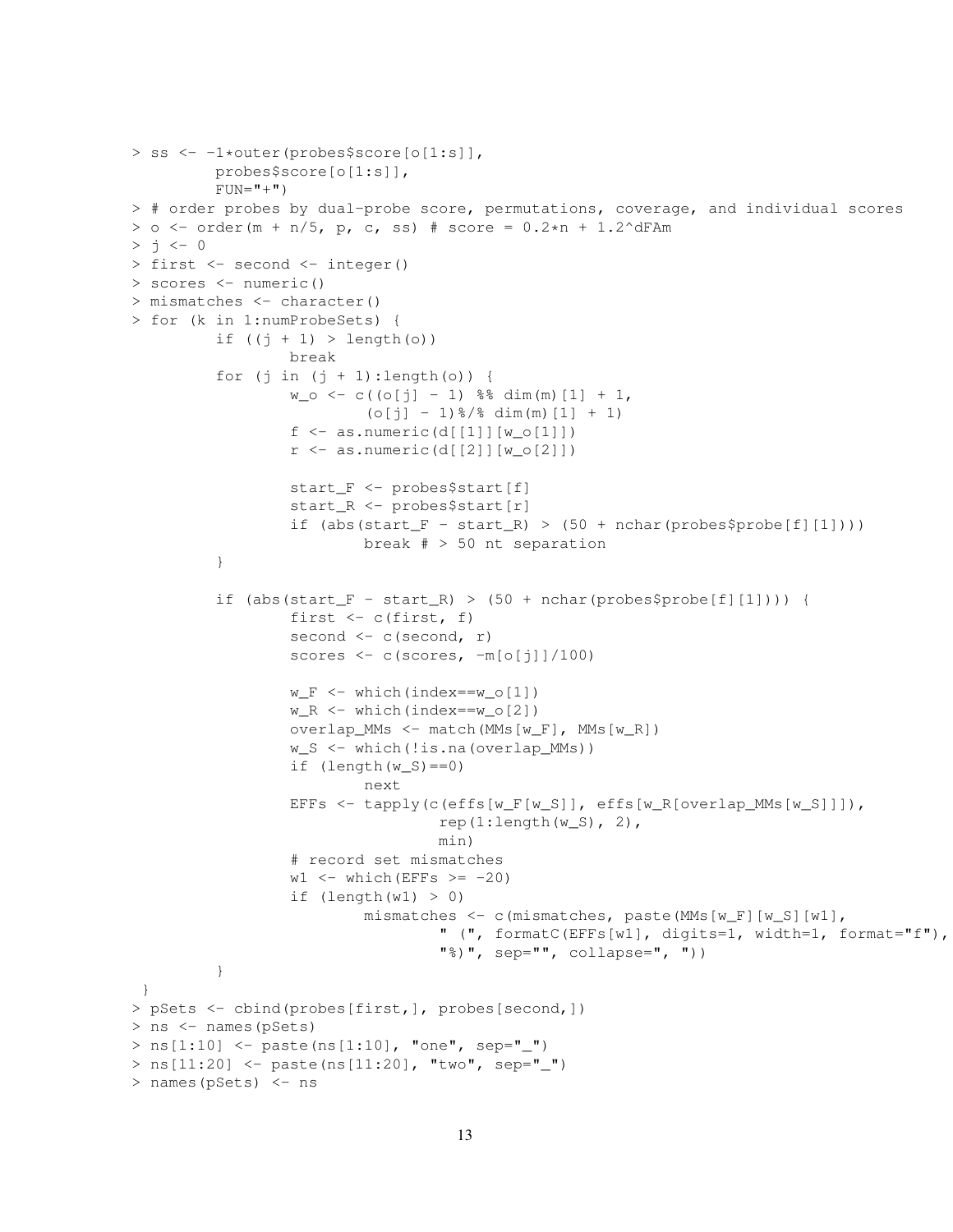```
> pSets$score_set <- scores
> pSets$mismatches_set <- mismatches
> pSets[1, -which(names(pSets) %in% c("mismatches_one", "mismatches_two"))]
   identifier_one start_one start_aligned_one permutations_one
653 Sphingopyxis 686 844 2
     score_one probe_one.1 probe_one.2
653 -50.1945.... CCCGGACAGCTAGTTATCATCGTTTA CCCGGACAGATAGTTATCATCGTTTA
   probe_one.3 probe_one.4 efficiency_one.1 efficiency_one.2
653 <NA> <NA> 0.8086710 0.6370537
   efficiency_one.3 efficiency_one.4 FAm_one.1 FAm_one.2 FAm_one.3
653 NA NA 45.12303 38.95117 NA
   FAm_one.4 coverage_one.1 coverage_one.2 coverage_one.3
653 NA 0.8 0.2 NA
   coverage_one.4 identifier_two start_two start_aligned_two
653 NA Sphingopyxis 1195 1376
   permutations_two score_two probe_two.1 probe_two.2
653 1 -44.1990.... CCGCCTTCATGCTCTCGAG <NA>
   probe two.3 probe_two.4 efficiency_two.1 efficiency_two.2
653 <NA> <NA> 0.6540405 NA
   efficiency_two.3 efficiency_two.4 FAm_two.1 FAm_two.2 FAm_two.3
653 NA NA 40.71256 NA NA
   FAm_two.4 coverage_two.1 coverage_two.2 coverage_two.3
653 NA 1 NA NA
   coverage_two.4 score_set
653 NA 0.1546974
653 Porphyrobacter (-4.4%), Novosphingobium (0.0%), Sphingomonas (0.0%),
unclassified_Sphingomonadaceae (0.0%), unclassified_Sphingomonadales (-19.3%),
ref_ref_Altererythrobacter (5.7%), ref_ref_Croceicoccus (5.7%),
ref_ref_Erythrobacter (5.7%), ref_ref_Porphyrobacter (1.3%), ref_ref_Blastomonas
(5.7%), ref_ref_Novosphingobium (5.7%), ref_ref_Sandaracinobacter (-9.3%),
ref_ref_Sandarakinorhabdus (-3.9%), ref_ref_Sphingobium (-0.4%),
ref_ref_Sphingomonas (5.7%), ref_ref_Sphingopyxis (5.7%), ref_ref_Sphingosinicella
(-5.2%), ref_ref_Stakelama (5.7%), ref_ref_Zymomonas (5.7%)
```
There are now multiple candidate dual probe sets for consideration, all of which target variable regions in the alignment. Notice that the top dual probe set does not include the best scoring single probe. Using two probes in conjunction was sufficient to eliminate many non-targets, which are listed in the column *mismatches\_set*. However, even using two probes several non-targets still remain, and careful consideration should be given to which probe set has the least liklihood of causing a false positive in the sample. For example, several of the potential non-targets are rarely found in drinking water and pose little threat of causing a false positive identification for this sample.

#### <span id="page-13-0"></span>5.2 Visualizing the Target Sites

Often it is useful to visualize the target sites where the probes will hybridize on both the target and non-targets sideby-side. We can accomplish this by highlighting the region of both probes in the sequence set with BrowseSeqs. After querying the database for the sequences of interest, we can selectively color the target site regions given by start\_aligned\_one and start\_aligned\_two outputs of DesignProbes. Next we name and order the sequences in the set such that the target (*Sphingopyxis*) appears at the top.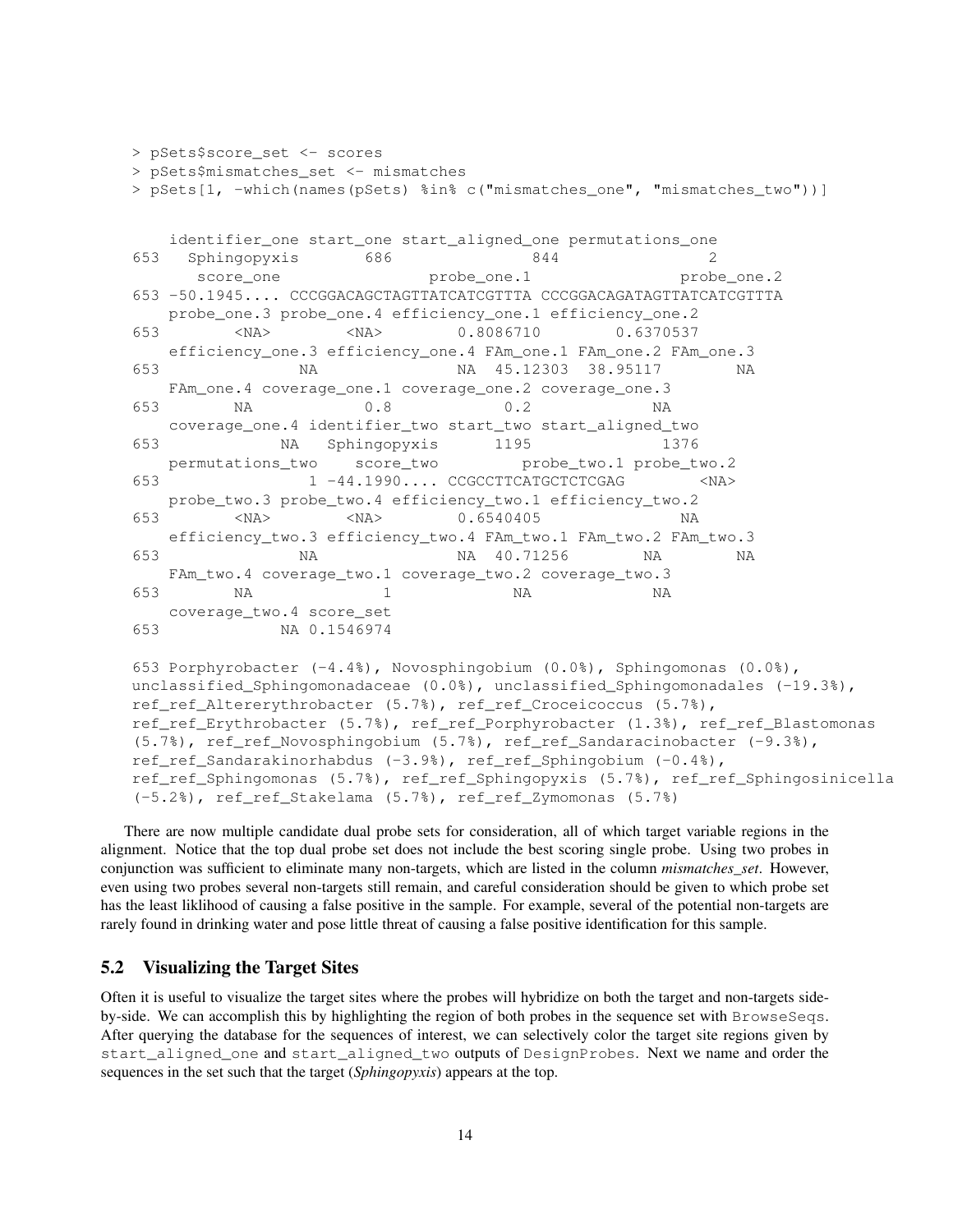

Figure 3: 16S sequences with target site for each probe colored

```
> dna <- SearchDB(dbConn, nameBy="identifier", verbose=FALSE)
> dbDisconnect(dbConn)
> # move the target group to the top of the sequence set
> w <- which(names(dna)=="Sphingopyxis")
> dna <- c(dna[w], dna[-w])
> BrowseSeqs(dna, colorPatterns=c(pSets$start_aligned_one[1],
         pSets$start_aligned_one[1] + nchar(pSets$probe_one[1]) - 1,
         pSets$start_aligned_two[1],
         pSets$start_aligned_two[1] + nchar(pSets$probe_two[1]) - 1),
         highlight=1)
```
Examining the output, it is clear why these target sites were chosen for the dual probes: at least one of the dual probes has a number of mismatches to each of the non-target groups.

### <span id="page-14-0"></span>5.3 Finishing Up

Finally, we can order the first and second probe and try them out in an experiment! The probes should be labeled with different fluorphores (e.g., fluorescein and Cy3). In cases where all non-targets cannot be eliminated, it may be possible to further increase specificity by using a competitor oligonucleotide complementary to the non-target permutations given in the *mismatches* columns. Hybridization conditions could be further optimized based on the results of a formamide gradient experiment. If the two probes have markedly different optimal formamide concentrations then a dual-hybridization approach can be employed by washing with the more stringent condition followed by the second.

### <span id="page-14-1"></span>6 Session Information

All of the output in this vignette was produced under the following conditions:

• R version 4.2.0 RC (2022-04-19 r82224), x86\_64-pc-linux-gnu